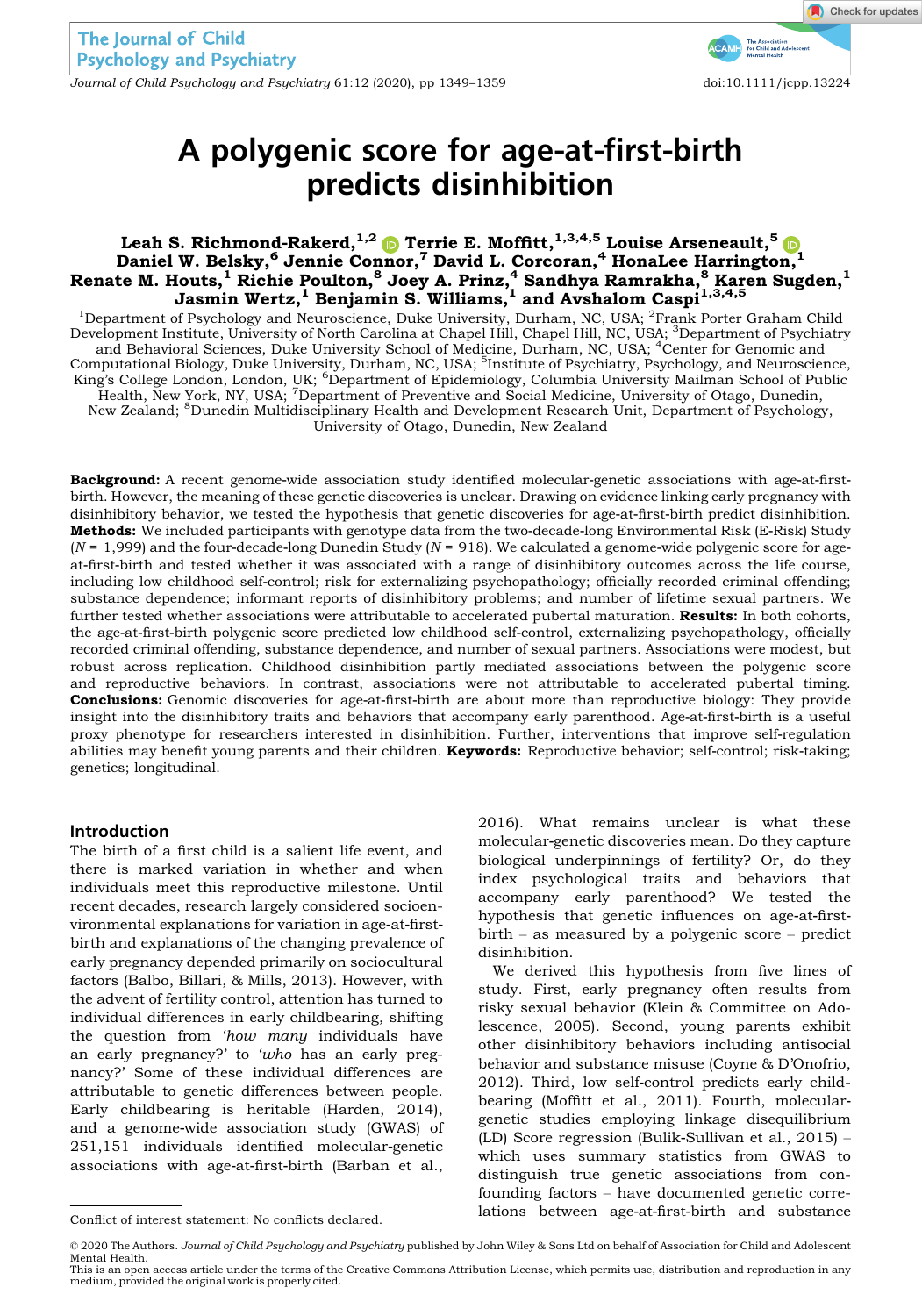involvement (Barban et al., 2016; Liu et al., 2019; Walters et al., 2018). Fifth, evolutionary theorists posit that some forms of antisocial behavior represent variation in life-history strategy, which implies that genetic variants associated with antisocial behavior should also be associated with accelerated reproduction (Boutwell et al., 2015).

Following from these findings, we tested the hypothesis that a polygenic score for age-at-firstbirth would predict disinhibition. Polygenic scores are derived from GWAS and aggregate millions of variants across the genome into a score that indexes an individual's position on a continuum of genetic liability to a trait (Dudbridge, 2013). Our score was derived from the most recent GWAS of age‐at‐first‐birth (Barban et al., 2016). We tested the hypothesis that polygenic influences on age‐at‐ first-birth predict disinhibition in two longitudinal birth cohorts from two countries totaling nearly 3,000 participants. We linked genetic data to self‐ reports, informant reports, and official records of disinhibitory problems. Our analysis extended prior research in three ways. First, we tested whether genetic overlap identified in LD Score regression was also identifiable in polygenic prediction of phenotypic outcomes. Second, we included a suite of disinhibitory measures assessed using different methods to test the robustness of associations. Third, our approach studied how associations between the age‐at‐first‐birth polygenic score and disinhibitory problems emerged from childhood into midlife.

We conducted a sequence of analyses to set up our test of our primary hypothesis (Figure 1). First, to establish a basis for using the molecular‐genetic polygenic score, we verified that there were quantitative‐genetic influences on reproductive behavior. Second, we tested whether the polygenic score predicted reproductive behaviors including intercourse, pregnancy, and childbearing in our cohorts. Third, we tested whether effects of the score on reproductive behavior were correlated with two familial risk factors for early parenthood: childhood socioeconomic deprivation and early maternal age‐at‐first‐birth. Fourth, we considered another mechanism for effects of the polygenic score on reproductive timing: that it reflects genetic influences on accelerated pubertal maturation. This hypothesis stems from observations that pubertal timing is heritable (Mendle, Turkheimer, & Emery, 2007), youth who reach puberty at younger ages than peers are at greater risk for early pregnancy (Baams, Dubas, Overbeek, & van Aken, 2015), and age‐at‐first‐birth and age‐at‐menarche share common genetic underpinnings (Barban et al., 2016). We tested this hypothesis by including female participants' age‐at‐menarche as an indicator of pubertal timing. Finally, we tested the primary hypothesis that the polygenic score would predict disinhibition. In follow‐up analyses, we tested whether



Figure 1 Testing hypotheses about the meaning of a polygenic score for age-at-first-birth. Figure depicts the conceptual framework that guided our sequence of analyses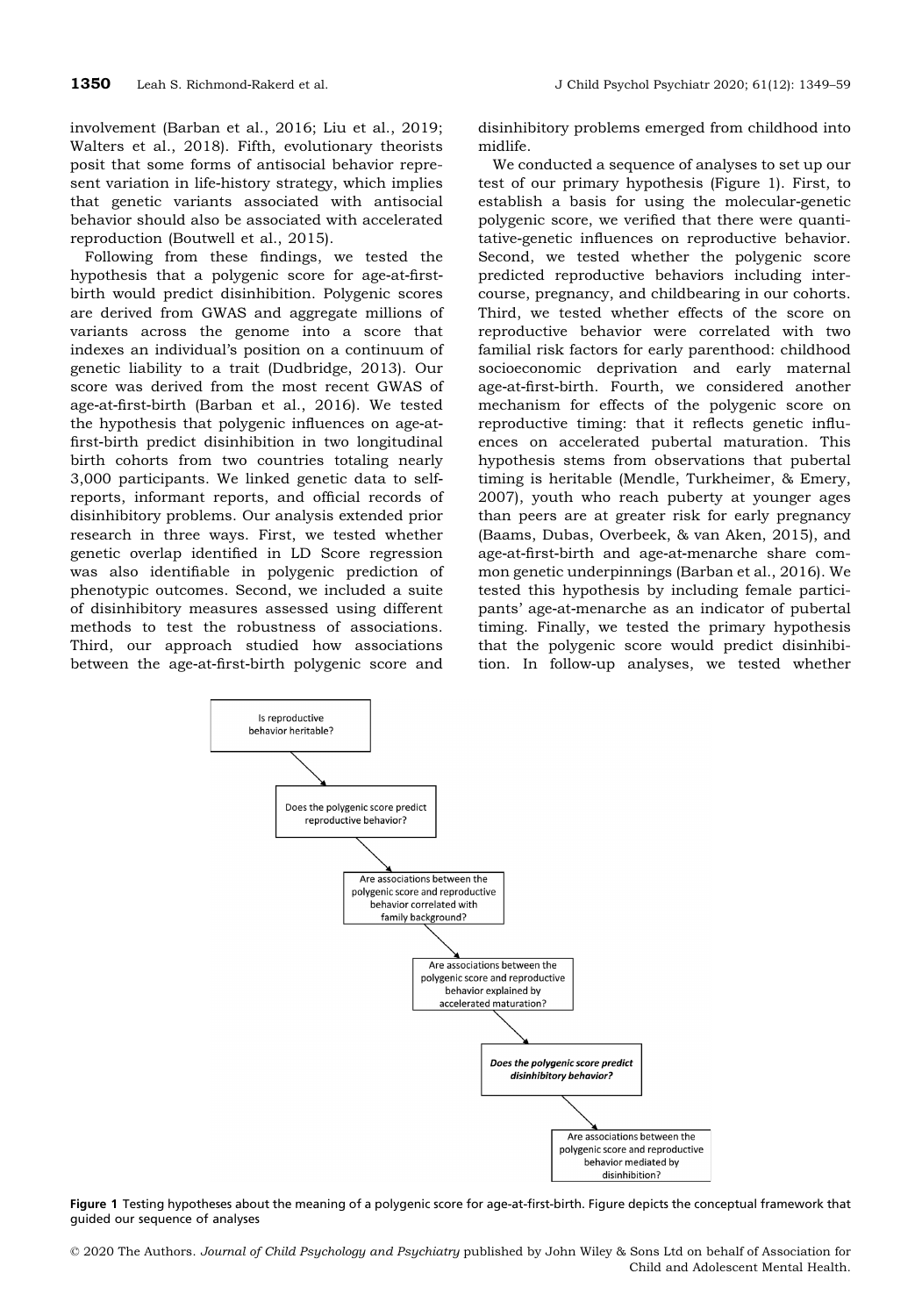associations between the score and reproductive behavior were mediated by disinhibition.

#### Methods

A more detailed description of the study design, measurement, and statistical analysis is included in Appendix S1.

#### Samples

E-Risk cohort. Participants in the first cohort were members of the Environmental Risk (E‐Risk) Longitudinal Twin Study, which tracks the development of 2,232 British children born in 1994–1995 in England and Wales (Moffitt & E‐Risk Study Team, 2002). The Joint South London and Maudsley and the Institute of Psychiatry Research Ethics Committee approved each study phase. Parents gave informed consent, and twins gave assent between ages 5 and 12 and informed consent at age 18.

Dunedin cohort. Participants in the second cohort were members of the Dunedin Multidisciplinary Health and Development Study, which tracks the development of 1,037 individuals born in 1972–1973 in Dunedin, New Zealand (Poulton, Moffitt, & Silva, 2015). The Otago Ethics Committee approved each phase of the study, and informed consent was obtained from all study members.

#### Genotyping and imputation

We used Illumina Omni Express 24 BeadChip arrays (version 1.1; Illumina, Hayward, CA) in the E‐Risk cohort and Illumina HumanOmni Express 12 BeadChip arrays (version 1.1; Illumina, Hayward, CA) in the Dunedin cohort to assay common single‐nucleotide polymorphism (SNP) variation in the genomes of cohort members. We imputed additional SNPs using the IMPUTE2 software (version 2.3.1; Howie, Donnelly, & Marchini, 2009) and the 1,000 Genomes Phase‐3 reference panel (Abecasis et al., 2012). Imputation was conducted on autosomal SNPs appearing in dbSNP (version 140; Sherry et al., 2001) that were 'called' in more than 98% of the samples. Invariant SNPs and SNPs with low minor allele frequency (<1%) were excluded. Prephasing and imputation were conducted using a 50‐million‐base‐pair sliding window. The resulting genotype databases included genotyped SNPs and SNPs imputed with 90% probability of a specific genotype among the European‐descent members (90%) of the E‐Risk cohort  $(N = 1,999$  participants in 1,011 families) and the non-Maori members (93%) of the Dunedin cohort ( $N = 918$ ). We analyzed SNPs in Hardy–Weinberg equilibrium  $(p > .01)$ .

#### Polygenic scoring

Polygenic scoring was conducted following the method described by Dudbridge (2013) using PRSice (Euesden, Lewis, & O'Reilly, 2015). SNPs reported in the most recent GWAS results released by the Social Science Genetic Association Consortium (Barban et al., 2016) were matched with SNPs in the E‐Risk and Dunedin databases. For each SNP, the count of age‐at‐first‐birth‐associated alleles was weighted according to the effect estimated in the GWAS. Weighted counts were summed across SNPs to compute polygenic scores. We used all matched SNPs to compute polygenic scores irrespective of nominal significance for their association with age-at-firstbirth. SNPs were not clumped or pruned for LD prior to analysis. (Polygenic‐score associations computed using

different *p*-value thresholds and clumping are reported in Appendix S2.) Because the majority of associated variants in the GWAS overlapped across men and women, we used the polygenic score computed from the effects for the pooled male– female sample. The cross‐sex and sex‐specific scores showed a similar pattern of associations (Table S1).

Analyses were limited to European‐descent members of the E‐Risk cohort and non‐Maori members of the Dunedin cohort. To control for possible residual population stratification, we conducted a principal components analysis of our genome‐ wide SNP database using PLINK (version 1.9; Chang et al., 2015). Analyses were conducted separately in the E‐Risk and Dunedin databases. In the E‐Risk database, one twin was selected at random from each family for principal components analysis. SNP loadings for principal components were applied to co-twin genetic data to compute principal component values for the full sample. Within each database, we residualized polygenic scores for the first 10 principal components estimated from the genome‐wide SNP data. The residualized score was normally distributed. We standardized residuals  $(M = 0,$  $SD = 1$ ) for analysis. We reverse-coded the score; higher numbers indicate a lower polygenic score (greater genetic risk for early age-at-first-birth).

#### Measures

Reproductive behaviors. Sexual intercourse, pregnancy, and childbirth were assessed at age 18 in the E‐Risk cohort and through age 38 in the Dunedin cohort. Reproductive behaviors were coded as binary variables to reflect whether participants had met each reproductive milestone by age 18 or younger.

Disinhibitory behaviors (Figure 2; Appendix S1). We measured childhood self‐control between ages 5–10 in the E‐Risk cohort and ages 3–11 in the Dunedin cohort, using a multi‐occasion/multi‐informant strategy. The variable was standardized  $(M = 0, SD = 1)$ .

Confirmatory factor analysis was used to derive a factor score  $(M = 0, SD = 1)$  indicating participants' general risk for externalizing psychopathology at age 18 in the E‐Risk cohort and between ages 18–38 in the Dunedin cohort.

Official records of participants' criminal offending were obtained between ages 10–22 in the E‐Risk cohort and ages 14–38 in the Dunedin cohort. Criminal offending was coded as a binary variable to reflect whether participants had a record of an offense.

We measured past‐year DSM‐IV and FTND‐based diagnoses of substance dependence at age 18 in the E‐Risk cohort and age 38 in the Dunedin cohort.

We collected informant reports of participants' disinhibitory problems at age 18 in the E‐Risk cohort and age 38 in the Dunedin cohort. Scores were standardized across informants  $(M = 0, SD = 1).$ 

In secondary analyses suggested through peer review, we measured number of lifetime sexual partners at age 18 in the E‐Risk cohort and age 38 in the Dunedin cohort.

Family-context correlates of polygenic risk. In both cohorts, we measured two features of participants' family contexts that might be correlated with effects of the polygenic score on reproductive outcomes: childhood socioeconomic deprivation (standardized to  $M = 0$ ,  $SD = 1$ ) and early maternal age‐at‐first‐birth.

Age-at-menarche. We tested whether effects of the polygenic score on reproductive behavior were attributable to genetic influences on pubertal timing, measured as female participants' age‐at‐menarche. We did not have a comparable variable for males.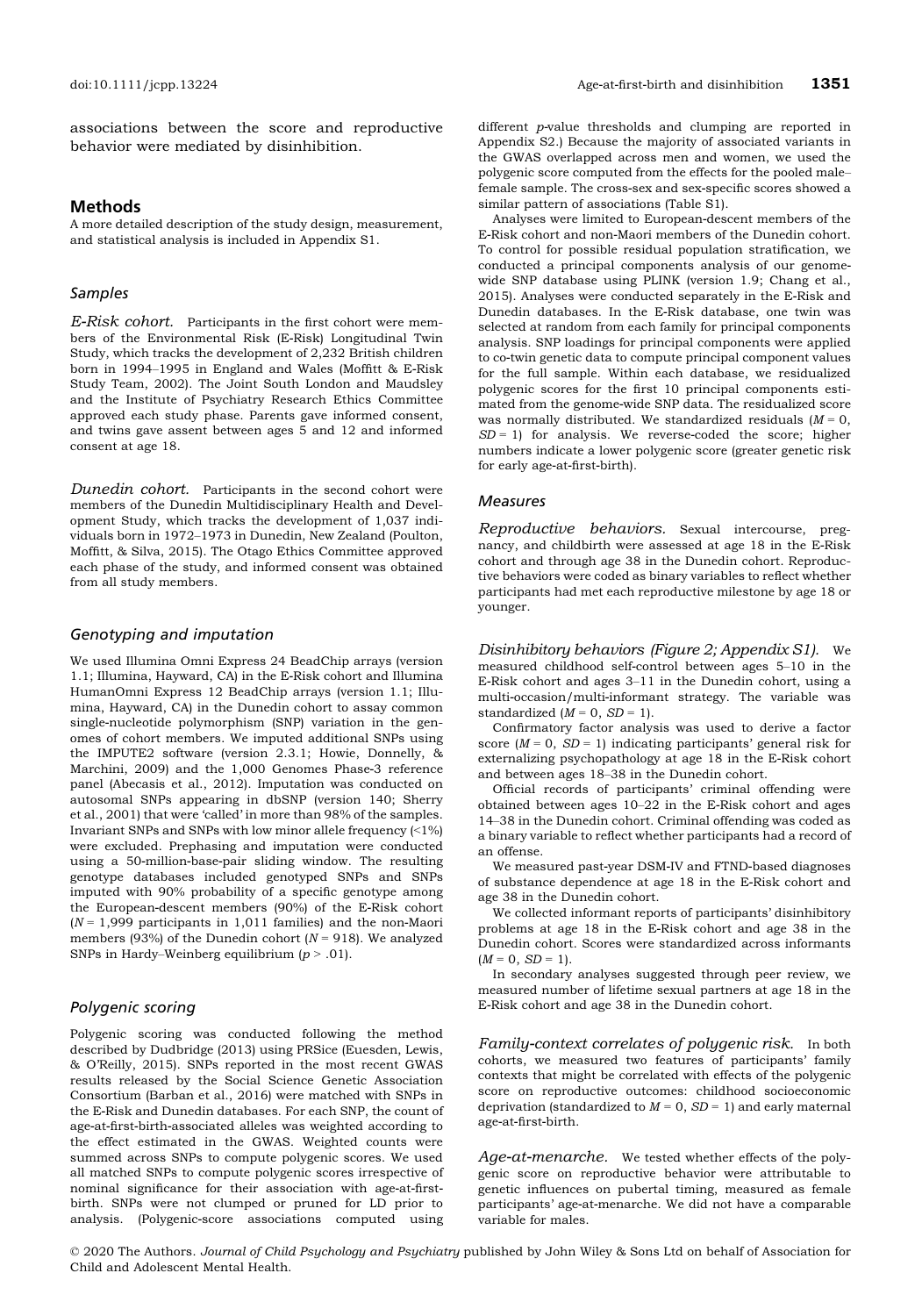#### Statistical analyses

We used a univariate liability threshold model to estimate genetic, shared environmental, and nonshared environmental influences on reproductive behavior in the E‐Risk cohort.

We used Poisson regression models with relative risks (RRs) to test whether the polygenic score predicted reproductive behavior and assess whether childhood socioeconomic deprivation and early maternal age‐at‐first‐birth were correlated with these effects.

We used linear regression to test whether the polygenic score operates through genetic influences on pubertal timing. We tested whether the score predicted female participants' age-atmenarche.

We used regression to test our hypothesis that the polygenic score comprises genetic influences on disinhibitory behavior. We analyzed continuously distributed outcomes using ordinary least squares. We analyzed binary outcomes using Poisson regression models with RRs. We analyzed count outcomes using negative binomial regression models with incidence rate ratios (IRRs). We used mediation analysis to test whether polygenic‐score associations with reproductive behavior were mediated by disinhibition.

In the E‐Risk cohort, we corrected regression and mediation analyses for the nonindependence of twin observations by clustering standard errors at the family level. In the mediation analyses, 95% confidence intervals were obtained from 500 bootstrap replications. Analyses in which men and women were combined were adjusted for sex. Analyses in which E‐Risk and Dunedin participants were combined were adjusted for cohort/study. Analyses were conducted using SAS v9.4 (SAS Institute Inc., Cary, NC) and Mplus v7 (Muthén & Muthén, 1998–2015).

#### Results

#### Are genetic influences on reproductive behavior apparent in the E-Risk cohort?

We first used the E‐Risk cohort to replicate prior findings of quantitative‐genetic influences on reproductive behavior, to establish that there was a basis to proceed with testing for an association between the molecular‐genetic polygenic score and reproductive outcomes. A liability threshold model

indicated that 64% of the variance in adolescent sexual intercourse was attributable to genetic factors  $(95\% \text{ CI} = 34-93)$ , 20% was attributable to shared environmental factors  $(95\% \text{ CI} = 0-48)$ , and 16% was attributable to unique environmental factors and measurement error  $(95\% \text{ CI} = 10-23)$ . (Shared environmental influences could be constrained to zero without a significant decrement in model fit ( $\chi^2 = 2.03$ ,  $df = 1$ ,  $p = .154$ .) These estimates are within the range of those reported in prior studies (see Harden, 2014). Due to the small number of E‐Risk participants who reported having a pregnancy or child at age 18 or younger, we did not fit biometric models for these outcomes. However, previous research has established that pregnancy and childbearing are under genetic influence (Harden, 2014).

## Do young people's polygenic scores predict their reproductive behaviors?

We next tested whether the polygenic score predicted three reproductive behaviors: sexual intercourse, pregnancy, and childbirth. Given the low prevalences of early pregnancy and childbearing, we pooled participants across cohorts. Participants with lower polygenic scores were more likely to have intercourse and become pregnant by age 18: A standard‐deviation decrease in the score was associated with a 6% increase in the likelihood of having intercourse  $(RR = 1.06, 95\% \text{ CI} = 1.04{\text -}1.09)$  and a 25% increase in the likelihood of becoming pregnant ( $RR = 1.25$ , 95% CI =  $1.12-1.41$ ; Table 1). The association with participants' age‐at‐first‐birth was not statistically significant, likely due to the relatively small number of individuals who became parents by age 18 ( $n = 76$ ;  $RR = 1.25$ , 95% CI = 0.99–1.59; Table 1). However, the association was in the expected direction and consistent in magnitude with what is reported in the literature (Table S2; Figure S1).



Figure 2 Observation periods for disinhibitory behaviors analyzed in the E-Risk and Dunedin cohorts [Colour figure can be viewed at [wile](www.wileyonlinelibrary.com) [yonlinelibrary.com](www.wileyonlinelibrary.com)]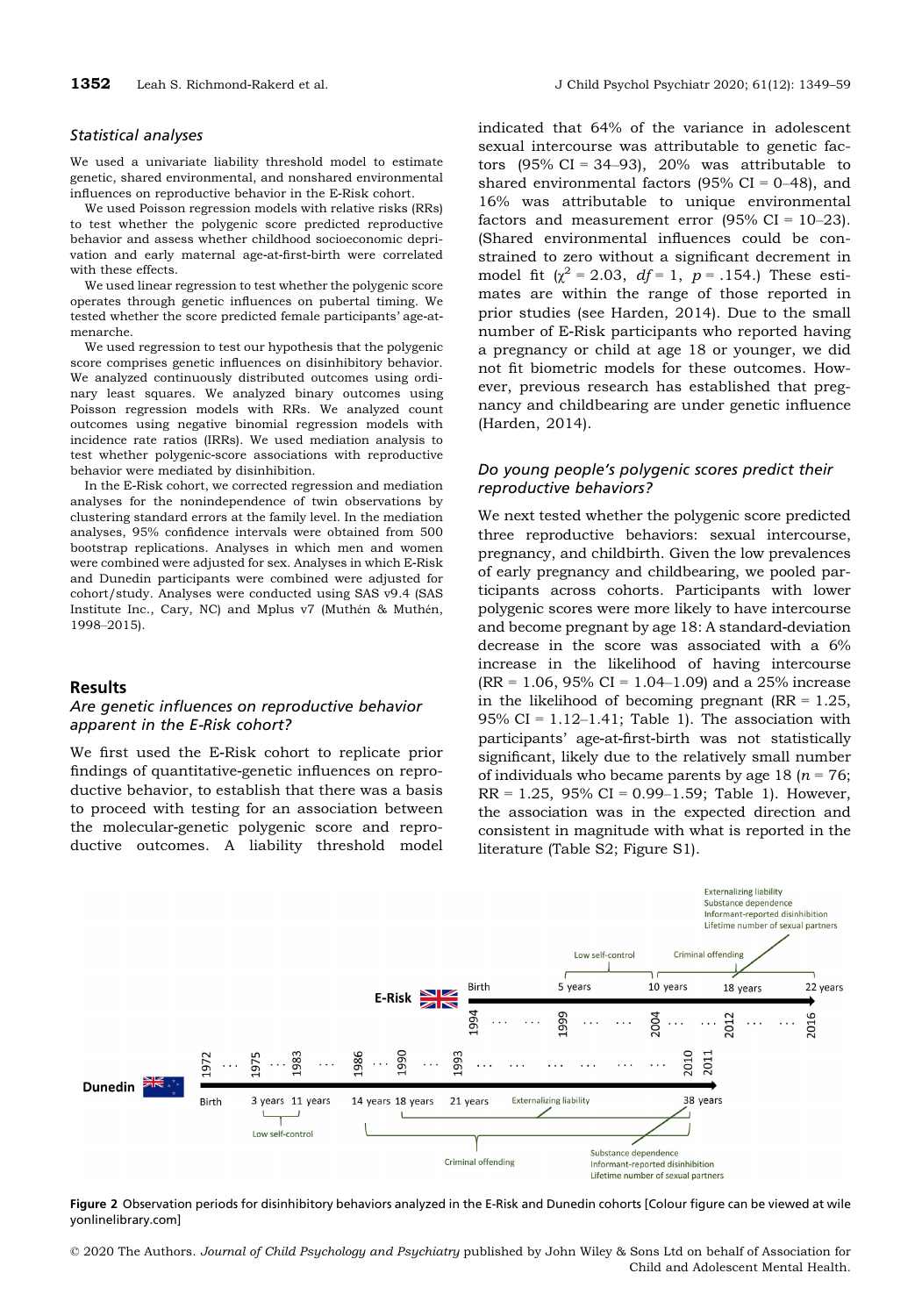## Are the effects of individuals' polygenic scores on their reproductive behaviors correlated with their family backgrounds?

In the pooled E‐Risk and Dunedin cohorts, we next tested whether the effects of participants' polygenic scores on their reproductive behaviors were correlated with two features of their family backgrounds: socioeconomic deprivation and a family history of early childbearing (early maternal age-at-first-birth). We selected these measures because they are established risk factors for early reproductive behavior.

Participants who grew up in more socioeconomically deprived homes and had mothers with earlier ages‐at‐first‐birth were at increased risk for early reproductive behavior (Table 2). We also observed an association between participants' polygenic scores and these features of their family backgrounds: Participants with lower polygenic scores were more likely to have grown up in socioeconomically deprived households ( $β = .18, 95% CI = .14-.22$ ) and have mothers who gave birth to their first child at an early age  $(β = .15, 95% CI = .10-.19)$ . After adjusting for these measures of family context, associations between the polygenic score and reproductive behaviors were attenuated (intercourse:  $RR = 1.04$ , 95% CI = 1.02-1.07; pregnancy:  $RR = 1.12$ , 95% CI = 1.00–1.26; childbirth:  $RR = 1.05$ , 95% CI = 0.83–1.33; Table 1).

Sibling‐difference analysis is another way to adjust for familial influences on associations between the polygenic score and reproductive behavior. Sibling‐ difference analysis controls for influences on reproductive behavior shared by siblings reared in the same household. We conducted a sibling‐difference analysis in the E‐Risk cohort, using mixed‐effects models that parsed polygenic‐score effects into within‐sibling‐pair and between‐sibling‐pair effects. Because MZ twins are genetically identical, the analysis was limited to DZ twins (correlation of DZ twins' polygenic scores:  $r = .54$ ,  $p < .001$ ). Consistent with the attenuated associations following covariate adjustment, polygenic‐score associations with reproductive behavior within DZ pairs were also attenuated (Table S3). These findings indicate a gene–environment correlation: Children inherit genes that increase risk for early childbearing, and these genes are correlated with social environments that also increase risk for early childbearing.

## Are the effects of individuals' polygenic scores on their reproductive behaviors explained by accelerated puberty?

Individuals with lower polygenic scores for age‐at‐ first‐birth may exhibit earlier reproductive behaviors in part because they are at greater genetic risk for accelerated maturation (Baams et al., 2015). We tested this possibility in the pooled E‐Risk and Dunedin cohorts, using female participants'

ort/study. Brackets  $N=918$ ). Models controlled for sex and cohort/study. Brackets p‐Value  $.684$  $5001$ Pregnancy 2,734 (1.02 |−1.02 |−1.02 |−1.12 |−1.12 |−1.12 |−1.12 |−1.12 |−1.12 |−1.12 |−1.12 |−1.12 |−1.12 |−1.12 |−1.12 |−1.12 |−1.12 |−1.12 |−1.12 |−1.12 |−1.12 |−1.12 |−1.12 |−1.12 |−1.12 |−1.12 |−1.12 |−1.12 |−1.12 |−1 Birth 2,737 .091 1.25 [0.8] 1.25 [0.83] .065 .08 .08 .08 .085 .091 .10.89–1.69; 1.255 .1.255 .1.23] .402 .1.23 Intercourse 2,736,7 1.07 | 1.07 | 1.07 | 1.07 | 1.09 | 1.09 | 1.09 | 1.001 1.001 1.001 1.001 | 1.001 | 1.07 | 1.07 | 1.07 | 1.07 | 1.07 | 1.07 | 1.07 | 1.07 | 1.07 | 1.07 | 1.07 | 1.07 | 1.07 | 1.07 | 1.07 | 1.07 | 1.07 | and maternal AFB Adjusted for SES and maternal AFB Adjusted for SES  $[1.00 - 1.26]$ 1.04 [1.02-1.07]  $[0.83 - 1.33]$  $\frac{1}{2}$  $-1.051$ p‐Value  $.024$ <br> $.402$  $001$  $\begin{array}{c} 1.14 \ [1.02 \text{--} 1.28] \\ 1.10 \ [0.88 \text{--} 1.39] \end{array}$  $1.05$  [1.02-1.07] maternal AFB maternal AFB Adjusted for Adjusted for p‐Value .008 355  $001$ N $N = 1,999$ , Dunedin: Adjusted for SES Adjusted for SES  $[1.03 - 1.08]$  $[1.04 - 1.32]$  $[0.88 - 1.42]$  $1.05$  $1.17$  $1.12$ NPearson's  $r^{\rm c}$  $d^c$  Pearson's r  $283$ Cohen's  $d^c$ p‐Valueb Cohen's  $7178$  $p$ -Value $^{\rm b}$ .065  $\frac{1000}{200}$ i [1.04–1.09]<br>[1.12-1.41]<br>i [0.99–1.59] Baseline N Cases (%) Baseline 1.06 1.25<br>1.25  $(72.4)$  $(9.1)$ <br> $(2.8)$ Cases (%)  $248$ 1,982 76 N2,736<br>2,734<br>2,737 Analytic Intercourse Outcome<sup>a</sup> Pregnancy Outcome<sup>a</sup> Birth

Table 1 Risk ratios for associations between a polygenic score for age-at-first-birth and reproductive behaviors Table 1 Risk ratios for associations between a polygenic score for age‐at‐first‐birth and reproductive behaviors Pooled E‐Risk and Dunedin cohorts (N = 2,917)

Pooled E-Risk and Dunedin cohorts  $(N = 2,917)$ 

| i<br>C<br>C<br>ev on<br>$Q = Q = Q$<br>$\overline{ }$<br>an samples $ E-Risk: N = 1.99$<br>whouse had met each th<br>ていこく<br>$\mathsf{irct}$<br>Binary variables, coded to reflect whether partici,<br>The polygenic score was reverse-coded. Analyses<br>indicate 95% confidence intervals. AFB, age-at-fi<br>ĺ |
|------------------------------------------------------------------------------------------------------------------------------------------------------------------------------------------------------------------------------------------------------------------------------------------------------------------|
|------------------------------------------------------------------------------------------------------------------------------------------------------------------------------------------------------------------------------------------------------------------------------------------------------------------|

'Our analysis prioritizes the reporting of effect sizes and their uncertainty; however, we also report p-values for full disclosure. The Bonferroni-adjusted p-value for tests of baseline p‐value for tests of baseline p‐values for full disclosure. The Bonferroni‐adjusted bOur analysis prioritizes the reporting of effect sizes and their uncertainty; however, we also report associations is .017. associations is .017. Ë

to account for the clustering of E-Risk twins within families. All approaches produced very similar estimates, available on request from 'Average effect size across three approaches used to account for the clustering of E‐Risk twins within families. All approaches produced very similar estimates, available on request from Average effect size across three approaches used the corresponding author. the corresponding author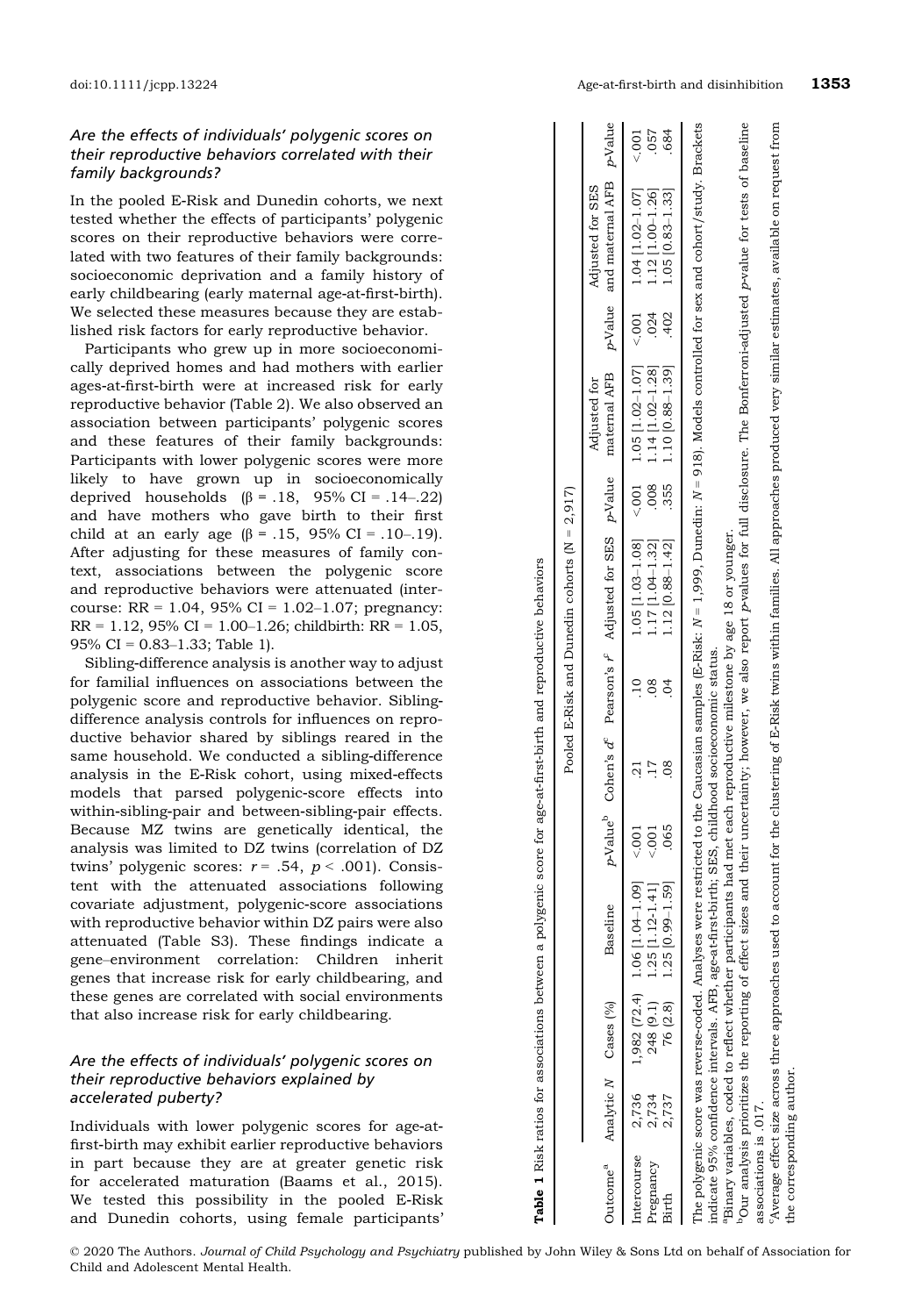|                      |             | Pooled E-Risk and Dunedin cohorts $(N = 2.917)$ |                 |                                   |                 |  |  |  |
|----------------------|-------------|-------------------------------------------------|-----------------|-----------------------------------|-----------------|--|--|--|
| Outcome <sup>a</sup> | $N^{\rm b}$ | Socioeconomic deprivation                       | <i>p</i> -Value | Early maternal age-at-first-birth | <i>p</i> -Value |  |  |  |
| Intercourse          | 2,732 2,724 | $1.07$ [1.04-1.10]                              | < 0.001         | $1.03$ [1.02-1.03]                | < 0.001         |  |  |  |
| Pregnancy            | 2,730 2,721 | $1.61$ [1.42-1.84]                              | < 0.001         | $1.15$ [1.11-1.19]                | < 0.001         |  |  |  |
| Birth                | 2,733 2,724 | $2.31$ [1.73-3.10]                              | < 0.001         | $1.19$ [1.11–1.28]                | < 0.01          |  |  |  |

Table 2 Risk ratios for associations between measures of family background and reproductive behaviors

The polygenic score was associated with childhood socioeconomic deprivation  $(\beta = .18, 95\% \text{ CI} = .14–.22, p < .001)$  and maternal age-at-first-birth (β = .15, 95% CI = .10-.19,  $p < .001$ ). Models controlled for sex and cohort/study. Brackets indicate 95% confidence intervals.

a Binary variables, coded to reflect whether participants had met each reproductive milestone by age 18 or younger.

<sup>b</sup>Ns indicate the number of participants with data for both the reproductive outcome and childhood socioeconomic deprivation (before the line) and maternal age‐at‐first‐birth (after the line).

age‐at‐menarche as an indicator of pubertal timing. Women with lower polygenic scores were not more likely to start menstruating at an early age. This was the case both in a linear regression model  $(β = -.05, )$ 95% CI =  $-10-01$  and in a proportional hazards regression model (hazard ratio = 1.03, 95% CI =  $0.98-1.09$ .<sup>1</sup> Further, associations between the polygenic score and reproductive behaviors were unchanged when age‐at‐menarche was included in the model (Table S4). We therefore turned our attention to the hypothesis that the polygenic‐score associations with reproductive behavior reflect genetic influences on disinhibitory behavior.

## Do individuals' polygenic scores predict their disinhibitory behaviors through adolescence?

In the E‐Risk cohort, we tested our hypothesis that the age‐at‐first‐birth polygenic score predicts disinhibition. Results supported this hypothesis: Primary analyses indicated that participants with lower scores were at increased risk for a series of disinhibitory behaviors across their early lives. In childhood, they had poorer self-control  $(β = .07)$ , 95% CI =  $.02-.12$ ). In adolescence, they were at greater risk for externalizing psychopathology (β = .08, 95% CI = .03–.13), were more likely to have a criminal record (RR = 1.16, 95% CI = 1.01–1.33), and had higher rates of substance dependence  $(RR = 1.14, 95\% CI = 1.04-1.24)$ . These associations were verified by people whom study members had nominated as informants who knew them well. Individuals with lower polygenic scores were rated by informants as having more disinhibitory problems  $(\beta = .07, 95\% \text{ CI} = .02-.12; \text{ Table } 3).^{2}$  Secondary analyses indicated that participants with lower polygenic scores had more lifetime sexual partners  $\text{(IRR} = 1.12, 95\% \text{ CI} = 1.06-1.18\text{).}$ 

#### Do individuals' polygenic scores predict their disinhibitory behaviors into midlife?

We replicated our test of the hypothesis in the Dunedin cohort, using the same disinhibitory outcomes measured into middle adulthood. Consistent with findings in the E‐Risk cohort, primary analyses showed that Dunedin participants with lower polygenic scores were at increased risk for a series of disinhibitory behaviors. They had poorer childhood self-control (β = .12, 95% CI = .06-.18), were at elevated risk for externalizing psychopathology between ages 18 and 38 (β = .08, 95% CI = .02–.14), were more likely to have been convicted of a crime by age 38 (RR = 1.18, 95% CI = 1.04–1.34), and had higher rates of substance dependence at age 38 ( $RR = 1.19$ , 95% CI =  $1.02-1.38$ ). The only exception to our replication of primary analyses was that Dunedin participants' polygenic scores were not associated with informants' ratings of their disinhibitory problems (β = .02, 95% CI = −.04–.09; Table 3).<sup>2</sup> Consistent with findings in the E‐Risk cohort, secondary analyses showed that participants with lower polygenic scores had more lifetime sexual partners  $\text{(IRR} = 1.07, 95\% \text{ CI} = 1.01 - 1.14).$ 

#### Are the effects of individuals' polygenic scores on their reproductive behaviors mediated by disinhibition?

In both cohorts, there was support for our hypothesis that the age‐at‐first‐birth polygenic score captures disinhibition. In the pooled E‐Risk and Dunedin cohorts, we further tested whether disinhibition mediated the effects of the score on reproductive behaviors, using our measure of childhood self-control. As noted above, participants with lower polygenic scores had lower self-control. Further, participants with lower self-control were more likely to have intercourse  $(RR = 1.08, 95\%)$  $CI = 1.05 - 1.10$ , become pregnant  $(RR = 1.48,$ 95% CI =  $1.33-1.64$ , and become parents at an early age  $(RR = 1.51, 95\% CI = 1.27-1.79)$ . Low childhood self‐control was a statistically significant mediator of all genetic associations with reproductive behaviors. It explained 11%, 16%, and 25% of the associations with intercourse, pregnancy, and childbirth, respectively (Table S5). The estimate for childbirth should be interpreted with caution, however, as the total effect for the model was not statistically significant.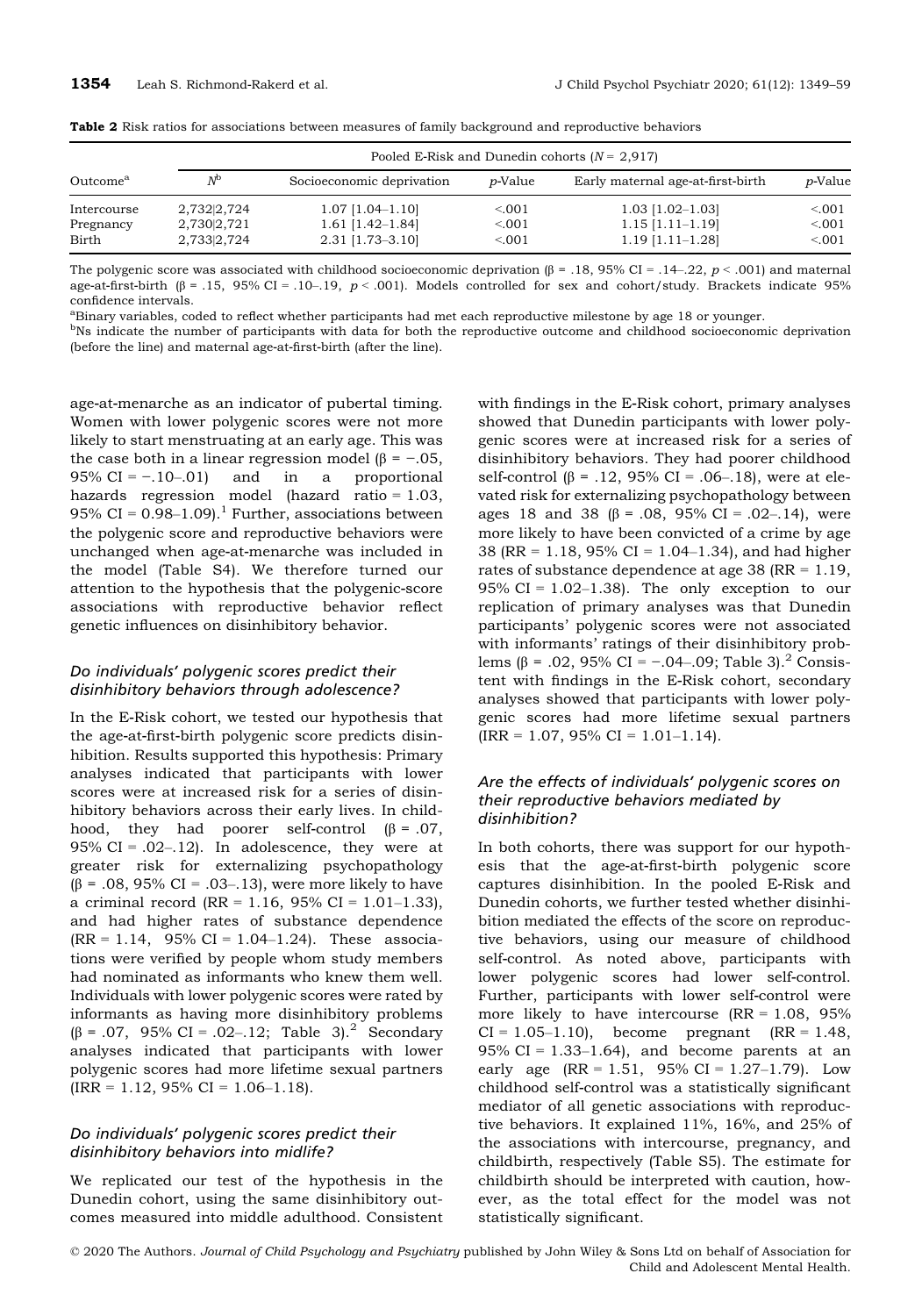| Table 3 Associations between polygenic scores for age-at-first-birth and disinhibitory behaviors in two birth cohorts                                                                                                                                                                                                                                                                                                                                                                                                                                                                                                                                                                                                                                                  |                |                            |       |                            |                                    |                    |                 |                 |                            |              |                                                                                                                    |                                         |                      |                 |                 |
|------------------------------------------------------------------------------------------------------------------------------------------------------------------------------------------------------------------------------------------------------------------------------------------------------------------------------------------------------------------------------------------------------------------------------------------------------------------------------------------------------------------------------------------------------------------------------------------------------------------------------------------------------------------------------------------------------------------------------------------------------------------------|----------------|----------------------------|-------|----------------------------|------------------------------------|--------------------|-----------------|-----------------|----------------------------|--------------|--------------------------------------------------------------------------------------------------------------------|-----------------------------------------|----------------------|-----------------|-----------------|
|                                                                                                                                                                                                                                                                                                                                                                                                                                                                                                                                                                                                                                                                                                                                                                        |                |                            |       |                            | $= M$<br><b>E-Risk cohort</b>      | 1,999)             |                 |                 |                            |              |                                                                                                                    | Dunedin cohort $(N =$                   | 918                  |                 |                 |
| Outcome                                                                                                                                                                                                                                                                                                                                                                                                                                                                                                                                                                                                                                                                                                                                                                | Effect<br>S1ZC | assessed<br>(years)<br>Age | Z     | $[SD]$ or<br>Mean<br>n (%) | Association                        | $p$ -Value $^a$    | Cohen's<br>ಕಿ   | Pearson's       | assessed<br>(years)<br>Age | $\mathsf{N}$ | iSD] or<br>Mean<br>$n$ $(%)$                                                                                       | Association                             | p-Value <sup>a</sup> | Cohen's<br>d    | Pearson's<br>۲  |
| Primary outcomes <sup>c</sup><br>Low childhood                                                                                                                                                                                                                                                                                                                                                                                                                                                                                                                                                                                                                                                                                                                         | B              | $5 - 10$                   | 1,999 | $0.01$ [0.99]              | 50.                                | .006               | 15              | 08              | $3 - 11$                   | 918          | $-0.02$ [0.95]                                                                                                     |                                         | 001                  | 25              | $\overline{13}$ |
| Externalizing<br>self-control <sup>d</sup>                                                                                                                                                                                                                                                                                                                                                                                                                                                                                                                                                                                                                                                                                                                             | $\circ$        | $\frac{8}{18}$             | 1,863 | 0.01 [1.00]                | $[-03 - 13]$<br>$[-02 - 12]$<br>08 | .004               | $\overline{11}$ | 08              | 18-38                      | 918          | $-0.03$ [0.98]                                                                                                     | $[-06-.18]$<br>08                       | .015                 | $-16$           | 08              |
| liability <sup>e</sup><br>Criminal                                                                                                                                                                                                                                                                                                                                                                                                                                                                                                                                                                                                                                                                                                                                     | RR             | $10 - 22$                  | 1,857 | $n = 208$                  | 1.16                               | .039               | .12             | 06              | $14 - 38$                  | 898          | $n = 238$                                                                                                          | $[-02-.14]$<br>1.18                     | 010                  | $\overline{11}$ | $\overline{60}$ |
| Substance<br>offending                                                                                                                                                                                                                                                                                                                                                                                                                                                                                                                                                                                                                                                                                                                                                 | RR             | 18                         | 1,860 | $(11.2\%)$<br>$n = 413$    | 33]<br>$[1.01 - 1]$<br>1.14        | .006               | $-16$           | 08              | 38                         | 886          | (26.5%)<br>$n = 165$                                                                                               | $[1.04 - 1.34]$<br>1.19                 | .028                 | $-15$           | .07             |
| dependence<br>Informant-                                                                                                                                                                                                                                                                                                                                                                                                                                                                                                                                                                                                                                                                                                                                               | B              | 18                         | 1,851 | $0.01$ [1.01]<br>(22.2%)   | 24<br>$[1.04 - 1]$<br><b>CO</b> .  | <b>COO</b> .       | $-16$           | 08              | 38                         | 873          | $-0.02$ [0.98]<br>$(18.6\%)$                                                                                       | $[1.02 - 1.38]$                         | 501                  | 05              | $\overline{0}$  |
| Secondary outcome <sup>c</sup><br>Lifetime number<br>disinhibition <sup>f</sup><br>of sexual<br>partners<br>reported                                                                                                                                                                                                                                                                                                                                                                                                                                                                                                                                                                                                                                                   | <b>IRR</b>     | $\frac{8}{18}$             |       | 1,810 1.90 [2.00]          | $[1.06 - 1.18]$<br>$-.12$<br>1.12  | 001                | 25              | $\overline{12}$ | 38                         | 914          | 17.39 [15.18]                                                                                                      | $[1.01 - 1.14]$<br>$[-04 - 09]$<br>1.07 | .016                 | $-16$           | .08             |
| $^{\rm a}$ Our analysis prioritizes the reporting of effect sizes and their uncertainty; however, we also report $p$ -values for full disclosure. Within each cohort, the Bonferroni-adjusted $p$ -value for tests<br>confidence intervals. $\beta$ , standardized regression coefficient; IRR, incidence rate ratio; RR, risk ratio.<br>The polygenic score was reverse-coded. Analyses were restricted to                                                                                                                                                                                                                                                                                                                                                            |                |                            |       |                            |                                    |                    |                 |                 |                            |              | the Caucasian samples (E-Risk: $N=1,999$ , Dunedin: $N=918$ ). Models controlled for sex. Brackets indicate 95%    |                                         |                      |                 |                 |
| <sup>b</sup> Average effect size across three approaches used to account for the<br>of associations with primary outcomes is .010.                                                                                                                                                                                                                                                                                                                                                                                                                                                                                                                                                                                                                                     |                |                            |       |                            |                                    |                    |                 |                 |                            |              | clustering of twins within families. All approaches produced very similar estimates, available on request from the |                                         |                      |                 |                 |
| The externalizing liability factor was standardized ( $M = 0$ , SD = 1) within the full sample of E-Risk participants at age 18 ( $N = 2,066$ ) and the full sample of Dunedin participants with<br>Informant-reported disinhibition was standardized (M = 0, SD = 1) within the full samples of participants with informant-report data (E-Risk: N = 2,052, Dunedin: N = 934).<br>${}^4$ The self-control factor was standardized (M = 0, SD = 1) within the full samples (E-Risk: N = 2,232, Dunedin: N = 1,037). Higher scores indicate lower levels of self-control.<br>Primary outcomes were prespecified. Secondary outcome was added in response to peer review.<br>externalizing data for at least one assessment between ages 18 and<br>corresponding author. |                |                            |       |                            |                                    | 38 $(N = 1,000)$ . |                 |                 |                            |              |                                                                                                                    |                                         |                      |                 |                 |
|                                                                                                                                                                                                                                                                                                                                                                                                                                                                                                                                                                                                                                                                                                                                                                        |                |                            |       |                            |                                    |                    |                 |                 |                            |              |                                                                                                                    |                                         |                      |                 |                 |

© 2020 The Authors. Journal of Child Psychology and Psychiatry published by John Wiley & Sons Ltd on behalf of Association for Child and Adolescent Mental Health.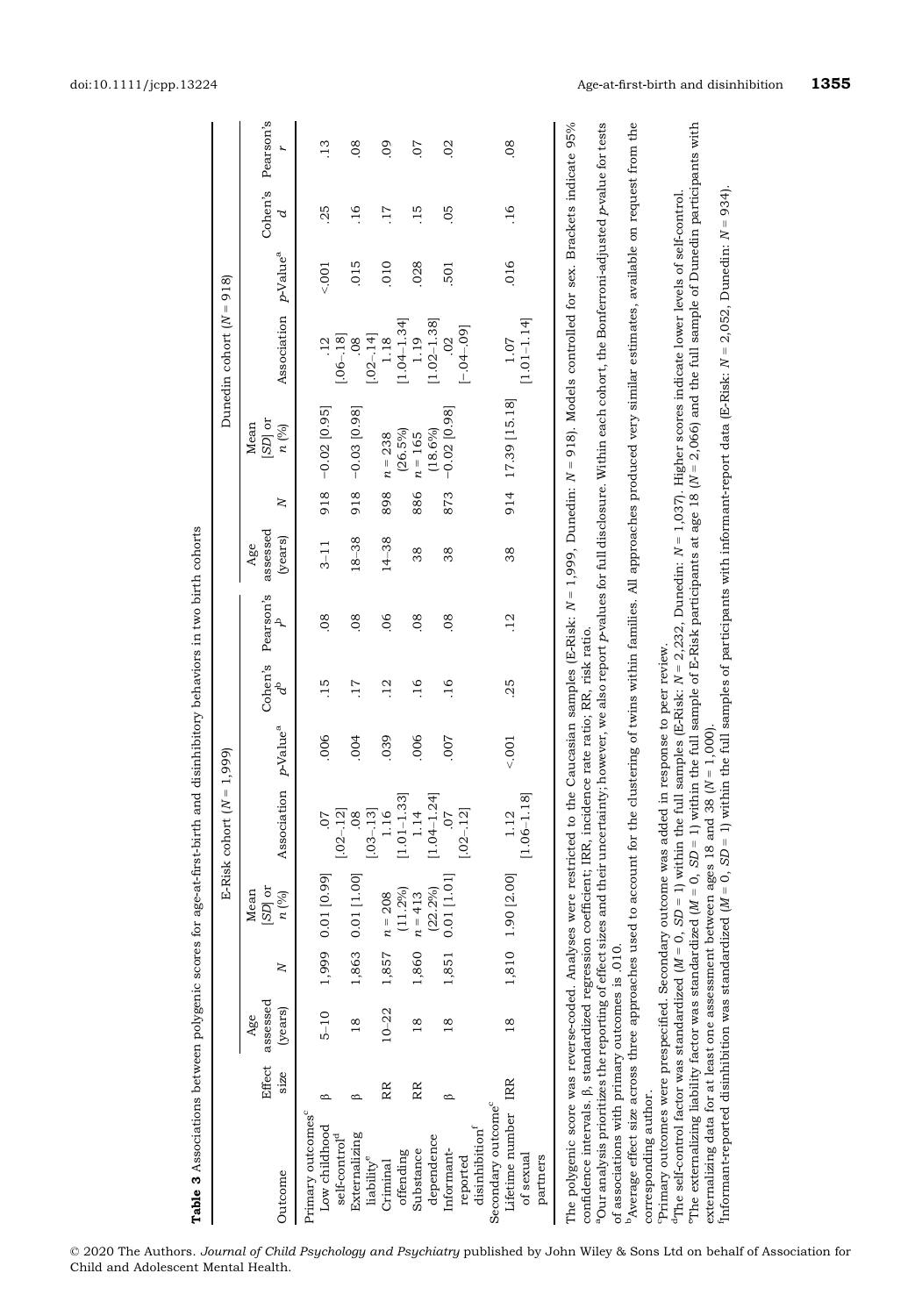# **Discussion**

In two prospective birth cohorts from two countries, we tested the hypothesis that a polygenic score for age‐at‐first‐birth would predict disinhibition. In both cohorts, participants with lower polygenic scores had poorer childhood self‐control, were at elevated risk for externalizing psychopathology, were more likely to have a criminal record, had higher rates of substance dependence, and had more lifetime sexual partners. (Polygenic‐score associations with informant reports of disinhibitory problems did not replicate across cohorts, possibly due to differences in assessment age or informant type.) Childhood disinhibitory problems preceded the onset of sexual activity, which helped rule out the possibility of reverse causation (that early pregnancy led to disinhibitory behavior). Further, childhood disinhibition partly mediated associations between the polygenic score and reproductive outcomes. In contrast, the score was not linked to accelerated puberty. These results suggest that genetic discoveries for age‐at‐ first‐birth are about more than reproductive biology. They are also about the psychological traits and behaviors that accompany early parenthood.

Four design features bolster the substance of these findings. First, we replicated analyses across two population‐representative cohorts that collectively spanned developmental periods from childhood to midlife. Second, we replicated analyses in twins and singletons, helping to allay concerns about generalizability of findings from twins. Third, both cohorts have high retention rates  $(E-Risk = 93\%,$ Dunedin =  $95\%$ ), reducing potential for bias when analyzing behaviors that predict attrition, such as offending. Fourth, associations were present across different disinhibitory behaviors assessed using different methods.

We acknowledge limitations. First, findings cannot be generalized to individuals of non‐European ancestry. Second, follow‐up of disinhibitory behaviors was right‐censored at midlife. Third, associations may have differed before the availability of birth control. Fourth, our analysis centered on disinhibitory outcomes, and the polygenic score might predict psychopathology more broadly. However, the score did not predict neuroticism (Appendix S3). Fifth, findings concerning pubertal maturation are limited to females, as we did not have a comparable measure in males. Sixth, although we did not observe a statistically‐significant association between the polygenic score and age‐at‐menarche, other studies have (Gaydosh, Belsky, Domingue, Boardman, & Harris, 2018), and studies have shown genetic correlations between age‐at‐first‐birth and age‐at‐menarche (Barban et al., 2016; Liu et al., 2019). Finally, effect sizes for polygenic‐score associations were very modest (Tables 1 and 3).

With limitations in mind, several implications can be noted. First, our findings align with prior reports

showing that genetic discoveries for social and behavioral phenotypes (e.g., educational attainment) predict outcomes beyond the target phenotype (Belsky et al., 2016; Wertz et al., 2018). This highlights the ubiquity of pleiotropy and indicates an opportunity to delve deeper into the meaning of pleiotropic effects. What biological, psychological, and behavioral characteristics connect genomic discoveries with different outcomes? Future research should aim to clarify the mechanisms underlying pleiotropic associations. Our results also point to the utility of proxy phenotyping. Previous studies have shown that easy‐to‐measure phenotypes (e.g., education) can be used to help identify the genetic architecture of traits that are more difficult to assess (e.g., cognitive ability; Rietveld et al., 2014). Our study suggests this principle may apply more broadly. Age‐ at‐first‐birth may be a useful proxy phenotype for researchers interested in disinhibition. Multivariate genomic methods such as Genomic Structural Equation Modeling (Grotzinger et al., 2019) offer the opportunity to explore the genetic variation that connects and differentiates these traits. Such work can help characterize the nomological net in which the genetics of reproductive behavior are embedded. It can also foster interdisciplinary collaboration: Interest in reproductive and disinhibitory behavior unites the social and behavioral sciences.

Second, polygenic‐score associations with reproductive behaviors were attenuated after accounting for features of participants' family backgrounds, including their social‐class origins. This joins a growing body of findings (e.g., Belsky et al., 2019; Krapohl & Plomin, 2016) showing that genetics discovered in GWAS of social science outcomes are correlated with socioeconomic and other environmental measures. Such gene–environment correlations are important for two reasons. First, they indicate that there exist challenges to establishing causality with genetic data, just as there exist challenges to establishing causality with phenotypic data. Second, they indicate opportunities for researchers who incorporate environmental measures into genetic designs. These include improving inferences about the magnitude of direct genetic effects, identifying mechanisms of gene–environment interplay, and testing how genetic effects may operate through environments [e.g., via social‐genetic processes (Kong et al., 2018; Wertz et al., 2019)].

Third, beyond cranking the sample‐size handle, genetics researchers should attend to who is represented in genetic discovery samples. For researchers interested in using polygenic scores to conduct cross‐phenotype prediction, this question is particularly relevant. For instance, GWAS of age‐at‐first‐ birth may experience selective nonparticipation by individuals who exhibit the most disinhibitory problems: teen parents. Indeed, the mean age‐at‐first‐ birth among participants in the GWAS from which we derived our polygenic score (Barban et al., 2016)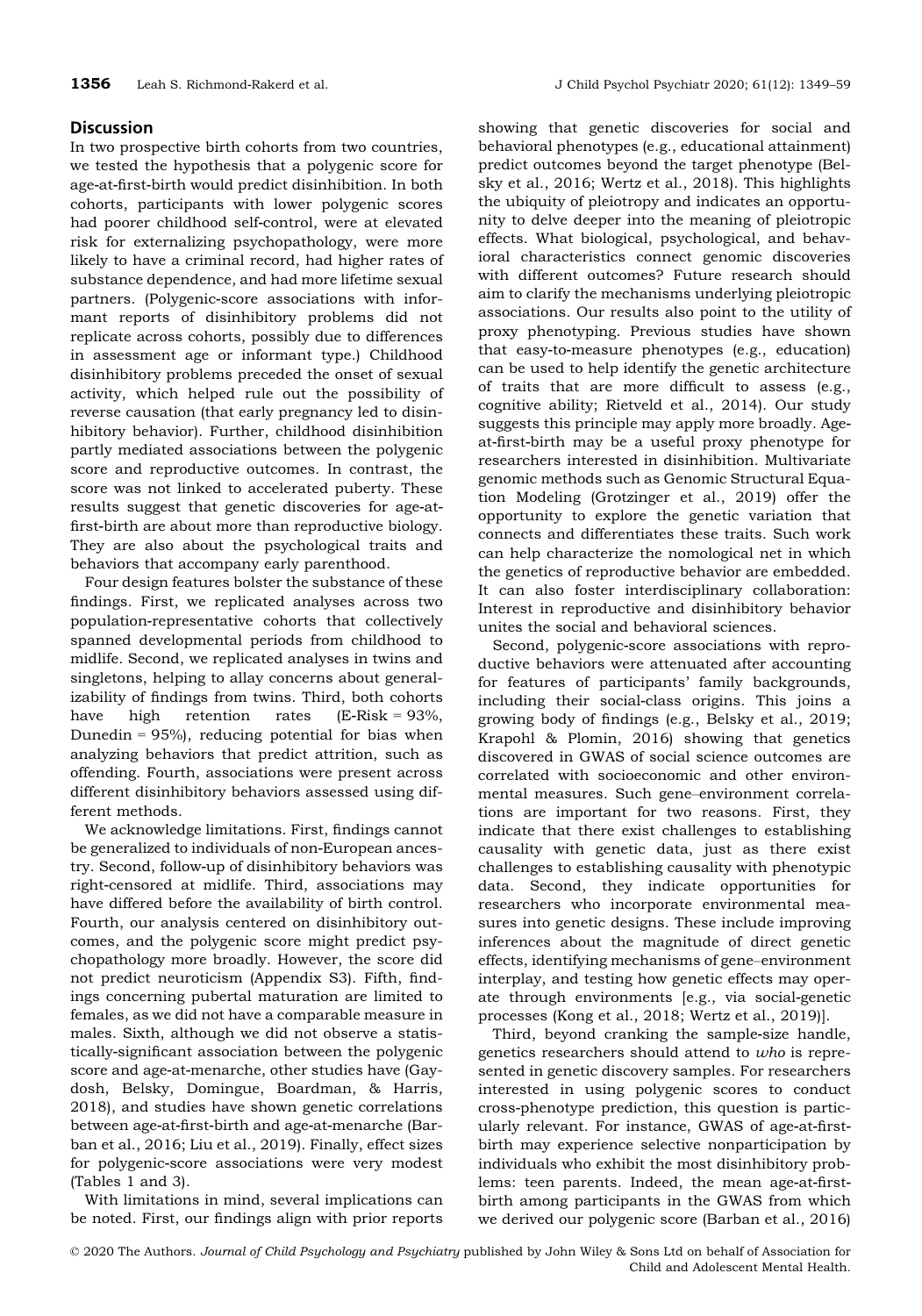was 26.8 years, which is beyond the period of peak prevalence for disinhibitory behavior. It is notable that despite this under‐representation of young parents – which should bias the GWAS signal away from disinhibition – we still observed a stronger association between the polygenic score and disinhibition relative to pubertal timing. Much emphasis has been placed on the importance of increasing GWAS sample sizes. The predictive power of polygenic scores for proxy phenotypes such as age‐at‐ first‐birth may also be increased by maximizing representation of populations who best capture the phenotype of interest.

Finally, these results build on prior literature (e.g., Hoffman & Maynard, 2008) showing that young parents and their children carry a unique set of vulnerabilities. Our findings do not suggest that genes determine reproductive and disinhibitory outcomes. These behaviors are also influenced by the social environment. Further, age-at-first-birth polygenic scores are currently far from sensitive or specific enough to forecast behaviors with any reasonable degree of precision. However, efforts to support young parents can be strengthened by taking into account the social and genetic context in which early childbearing occurs. The demands of child‐rearing may pose a particular challenge to individuals at elevated risk for emotional and behavioral dysregulation. Alongside established interventions for young parents (e.g., nurse home‐visiting programs; Hodgkinson, Beers, Southammakosane, & Lewin, 2014), interventions to improve self‐control and reduce antisocial behavior and substance misuse (Pandey et al., 2018; Piquero, Jennings, Farrington, Diamond, & Gonzalez, 2016; Stockings et al., 2016) may reduce liability to mental‐health difficulties. Further, genetic risk for disinhibitory problems manifests early in life: We observed polygenic‐score associations with self‐control in childhood. Improving children's self-regulation abilities and monitoring vulnerable youth for disinhibitory problems might mitigate risk for early childbearing.

# Conclusion

This study aimed to clarify the meaning of new molecular‐genetic discoveries for reproductive behavior. A polygenic score for age-at-first-birth predicts an array of disinhibitory problems, which are evident in childhood and persist into midlife. This novel finding extends prior research in the health and behavioral sciences, by showing how discoveries about the genetics of reproductive behavior (a) provide insights about constructs (such as self-regulation) that are of interest to child psychologists and psychiatrists, (b) shed light on intra‐ and intergenerational developmental processes, and (c) need to be interpreted with caution in relation to the contexts in which they are observed.

# Supporting information

Additional supporting information may be found online in the Supporting Information section at the end of the article:

Appendix S1. Supplementary methods.

Appendix S2. Associations between the age-at-firstbirth polygenic score and two disinhibitory outcomes in the Dunedin cohort, using (a) clumping to account for linkage disequilibrium and (b) different  $p$ -value thresholds for SNP inclusion.

Appendix S3. Associations between the age-at-firstbirth polygenic score and informant‐reported Neuroticism.

Table S1. Comparison of cross-sex and sex-specific polygenic scores for age‐at‐first‐birth.

Table S2. Results from survival models testing polygenic‐score associations with continuously‐coded reproductive outcomes.

Table S3. DZ twin-difference analysis of polygenic-score associations in the E‐Risk cohort.

Table S4. Associations between the age-at-first-birth polygenic score and reproductive and disinhibitory behaviors among women, controlling for age‐at‐menarche.

Table S5. Does childhood disinhibition mediate associations between the polygenic score and reproductive behaviors?

Figure S1. Polygenic prediction effect sizes for the ageat‐first‐birth score across different cohorts.

## Acknowledgements

This study was supported by grants from the National Institute on Aging (AG032282), National Institute of Child Health and Human Development (NICHD; HD077482), UK Medical Research Council (P005918, G1002190), Jacobs Foundation, and Avielle Foundation. The Dunedin Multidisciplinary Health and Development Research Unit is supported by the New Zealand Health Research Council and New Zealand Ministry of Business, Innovation, and Employment. Data support was provided by North Carolina Biotechnology Center grant 2016‐IDG‐ 1013. L.S.R‐R. is supported by a postdoctoral fellowship from the NICHD (T32‐HD007376). L.A. is the Mental Health Leadership Fellow for the UK Economic and Social Research Council. The authors would like to thank the Dunedin Study members; their parents, teachers, partners, and peer informants; and study founder Phil Silva. The authors would also like to thank the E‐Risk Study mothers and fathers; the twins and twins' teachers for their participation; and members of the E‐Risk team. The authors have declared that they have no competing or potential conflicts of interest.

## Correspondence

Leah Richmond‐Rakerd, Department of Psychology & Neuroscience, Duke University, 2020 West Main Street, Suite 201, Durham, NC 27708, USA; Email: LSR24@duke.edu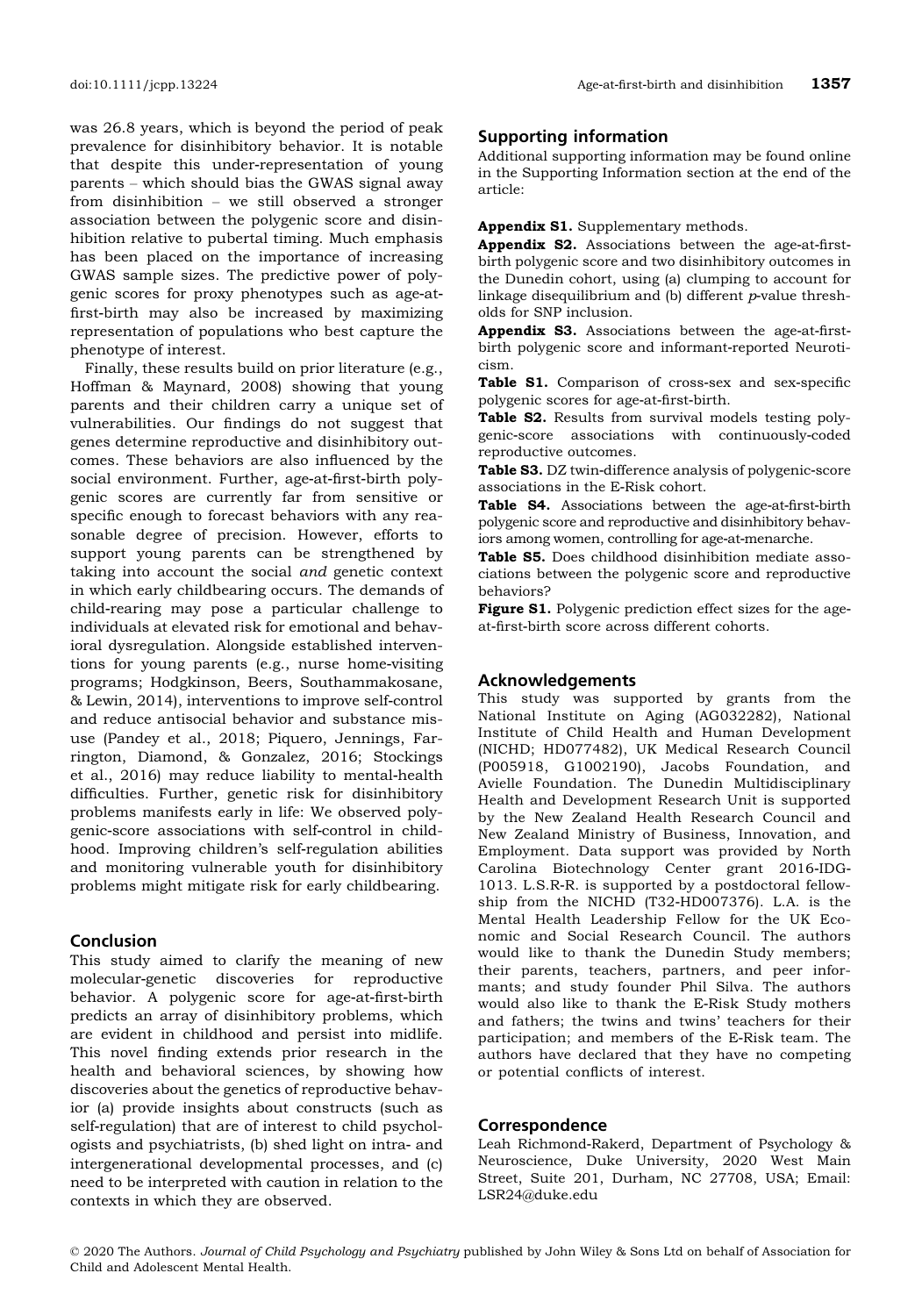#### Key points

- A recent genome‐wide association study identified molecular‐genetic associations with age‐at‐first‐birth. However, it is unclear whether these genetic discoveries capture biological underpinnings of fertility, or rather, traits and behaviors that accompany early parenthood. We tested the hypothesis that genetic influences on age‐at‐first‐birth predict disinhibition.
- In the longitudinal Dunedin and E‐Risk studies, a genome‐wide polygenic score for age‐at‐first‐birth predicted low childhood self‐control, externalizing psychopathology, officially recorded criminal offending, substance dependence, and number of sexual partners.
- Childhood disinhibition partly mediated associations between the polygenic score and reproductive behaviors.
- **•** Associations were not attributable to accelerated pubertal maturation.<br>• Age-at-first-birth is a useful proxy phenotype for researchers stud
- Age-at-first-birth is a useful proxy phenotype for researchers studying the genetic architecture of disinhibition. Further, interventions that improve self-regulation abilities may benefit young parents and their children.

#### Notes

1. We also tested associations between the polygenic score and age-at-menarche within each cohort. Associations were not statistically significant (E‐ Risk:  $\beta = -.06$ , 95% CI = -.13-.01; Dunedin:  $\beta$  = -.02, 95% CI = -.11-.08).

2. Among women, associations between the polygenic score and disinhibitory behaviors were unchanged when age-at-menarche was included in the model, providing further evidence that the score did not operate through accelerated puberty (Table S4).

#### References

- Abecasis, G.R., Auton, A., Brooks, L.D., DePristo, M.A., Durbin, R.M., Handsaker, R.E., … & McVean, G.A. (2012). An integrated map of genetic variation from 1,092 human genomes. Nature, 491, 56–65.
- Baams, L., Dubas, J.S., Overbeek, G., & van Aken, M.A.G. (2015). Transitions in body and behavior: A meta‐analytic study on the relationship between pubertal development and adolescent sexual behavior. Journal of Adolescent Health, 56, 586–598.
- Balbo, N., Billari, F.C., & Mills, M. (2013). Fertility in advanced societies: a review. European Journal of Population, 29, 1-38.
- Barban, N., Jansen, R., de Vlaming, R., Vaez, A., Mandemakers, J.J., Tropf, F.C., ... & Mills, M.C. (2016). Genome-wide analysis identifies 12 loci influencing human reproductive behavior. Nature Genetics, 49, 1462–1475.
- Belsky, D.W., Caspi, A., Arseneault, L., Corcoran, D.L., Domingue, B.W., Harris, K.M., … & Odgers, C.L. (2019). Genetics and the geography of health, behaviour and attainment. Nature Human Behaviour, 3, 576–586.
- Belsky, D.W., Moffitt, T.E., Corcoran, D.L., Domingue, B., Harrington, H., Hogan, S., … & Caspi, A. (2016). The genetics of success: How single‐nucleotide polymorphisms associated with educational attainment relate to lifecourse development. Psychological Science, 27, 957–972.
- Boutwell, B.B., Barnes, J.C., Beaver, K.M., Haynes, R.D., Nedelec, J.L., & Gibson, C.L. (2015). A unified crime theory: The evolutionary taxonomy. Aggression and Violent Behavior, 25, 343–353.
- Bulik‐Sullivan, B.K., Loh, P.‐R., Finucane, H.K., Ripke, S., Yang, J., … & Neale, B.M. (2015). LD Score regression

distinguishes confounding from polygenicity in genome‐wide association studies. Nature Genetics, 47, 291–295.

- Chang, C.C., Chow, C.C., Tellier, L.C., Vattikuti, S., Purcell, S.M., & Lee, J.J. (2015). Second‐generation PLINK: Rising to the challenge of larger and richer datasets. GigaScience, 4, Article 7.
- Coyne, C.A., & D'Onofrio, B.M. (2012). Some (but not much) progress toward understanding teenage childbearing: a review of research from the past decade. Advances in Child Development and Behavior, 42, 113–152.
- Dudbridge, F. (2013). Power and predictive accuracy of polygenic risk scores. PLOS Genetics, 9, e1003348.
- Euesden, J., Lewis, C.M., & O'Reilly, P.F. (2015). PRSice: Polygenic Risk Score software. Bioinformatics, 31, 1466– 1468.
- Gaydosh, L., Belsky, D.W., Domingue, B.W., Boardman, J.D., & Harris, K.M. (2018). Father absence and accelerated reproductive development in non‐Hispanic White women in the United States. Demography, 55, 1245–1267.
- Grotzinger, A.D., Rhemtulla, M., de Vlaming, R., Ritchie, S.J., Mallard, T.T., Hill, W.D., … & Tucker‐Drob, E.M. (2019). Genomic structural equation modelling provides insights into the multivariate genetic architecture of complex traits. Nature Human Behaviour, 3, 513–525.
- Harden, K.P. (2014). Genetic influences on adolescent sexual behavior: Why genes matter for environmentally‐oriented researchers. Psychological Bulletin, 140, 434–465.
- Hodgkinson, S., Beers, L., Southammakosane, C., & Lewin, A. (2014). Addressing the mental health needs of pregnant and parenting adolescents. Pediatrics, 133, 114–122.
- Hoffman, S.D., & Maynard, R.A. (2008). Kids having kids: Economic costs & social consequences of teen pregnancy (2nd ed.). Washington: The Urban Institute Press.
- Howie, B.N., Donnelly, P., & Marchini, J. (2009). A flexible and accurate genotype imputation method for the next generation of genome‐wide association studies. PLOS Genetics, 5, e1000529.
- Klein, J.D., & The Committee on Adolescence (2005). Adolescent pregnancy: Current trends and issues. Pediatrics, 116, 281–286.
- Kong, A., Thorleifsson, G., Frigge, M.L., Vilhjalmsson, B.J., Young, A.I., Thorgeirsson, T.E., … & Stefansson, K. (2018). The nature of nurture: effects of parental genotypes. Science, 359, 424–428.
- Krapohl, E., & Plomin, R. (2016). Genetic link between family socioeconomic status and children's educational achievement estimated from genome‐wide SNPs. Molecular Psychiatry, 21, 437–443.